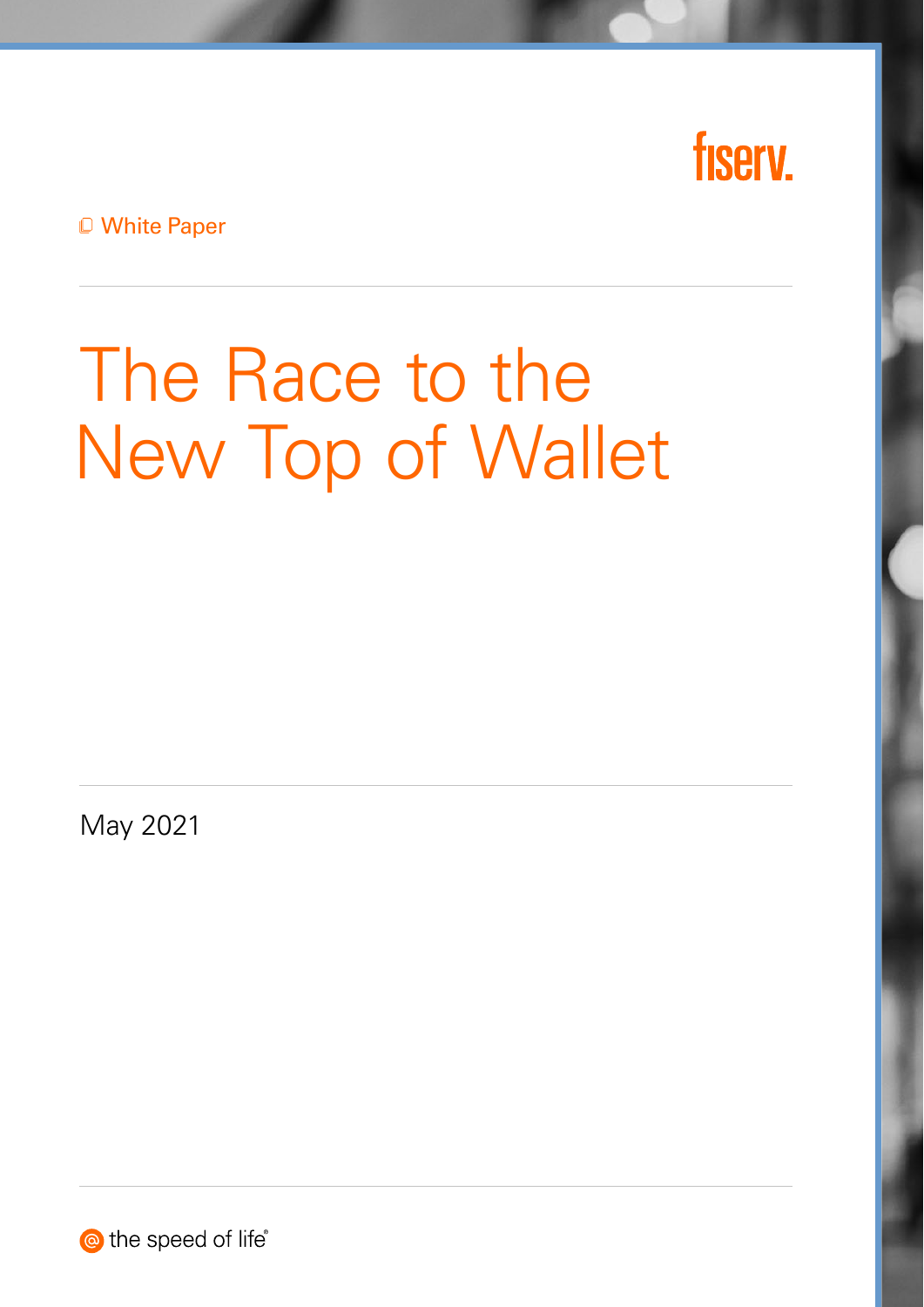The recent volatility in consumer spending has also brought with it one consistent trend – the migration to digital payments, increasing the urgency for Issuers to deliver differentiating digital card experiences.

Staying on top of a cardholder's digital wallet is now, not only mission-critical for Issuers, it's standard. Deploying the right technology to remain competitive and grow profitability through digital experiences are table stakes. This white paper takes a deeper dive into key trends and what card Issuers can do to increase digital wallet share.



#### Shifting Trends in Spend

The pandemic and economic crisis have created a rollercoaster in spending behaviors. Most notably, 2020 saw a significant shift toward online purchases, debit cards and contactless payments. The intersection of these – mobile debit spend – is up a significant 69 percent.

Stimulus payments provided an extra infusion of cash to further drive debit spending. But it's less about debit versus credit, and more about digital convenience. Increasingly, consumers are showing a preference for card-not-present and contactless payments. In 2020, there was a sharp increase in online payments, e-commerce shopping grew to 4.28 trillion in 2020 and is expected to top 5 trillion by 2022.

## 1,100 bps

decrease in share-of-cash usage since the start of 2020 … and this new consumer buying behavior appears to be holding<sup>2</sup>

Last year made the power of digital experiences clear. With COVID-19, consumers of all ages have shifted their money management toward mobile and online channels. Older consumers began adopting mobile banking to avoid in-person interactions. It's realistic to expect that many of those changes are here to stay, driving even greater demand for frictionless, digital-first experiences.

What does this mean for Issuers? Let's look at key considerations and where to focus your efforts.

#### Factors Influencing Card Choice

The competitive landscape has changed. Consumers are looking for more than just the best rewards or rates; they focus on experiences. In particular, how quickly and easily they can get what they need. For Issuers that means business growth relies on removing every point of friction.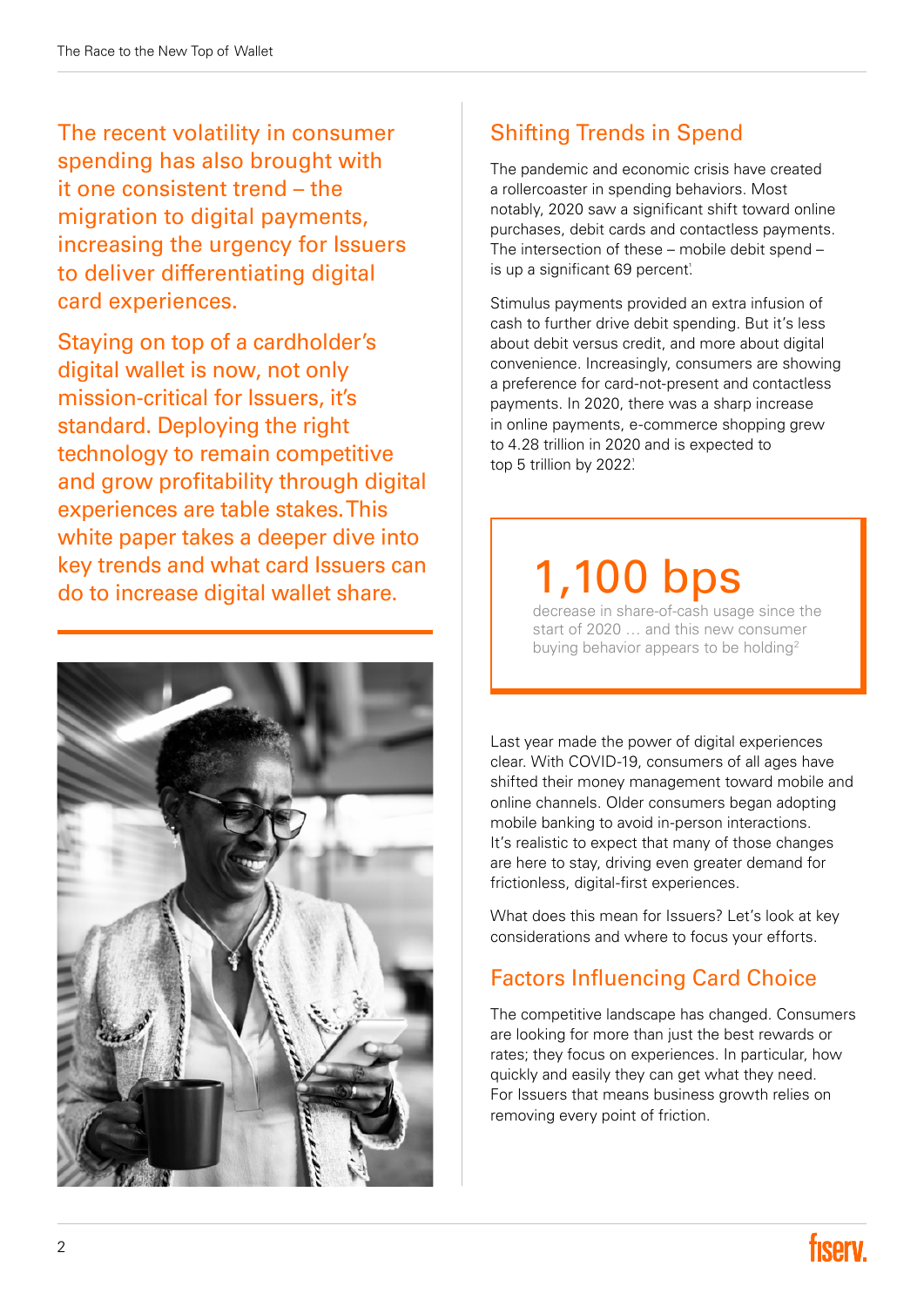

say convenience is the reason for their top of wallet card choice<sup>3</sup>

Seventy-nine percent of consumers prefer to use the same card online and in person, according to a recent survey by Ondot Systems (now Fiserv). However, why people choose a certain card depends on various factors. Here are three of the top influencers:

Convenience – People want fast and easy ways to pay, whether they store their card information on a website or use a digital wallet such as Apple Pay or Visa Checkout. To increase wallet share, Issuers need to increase digital convenience throughout the customer journey. That means employing solutions that facilitate digital issuance. This makes it easy to get a card and move it into the digital wallet. It also simplifies card use for online and recurring purchases.

Rewards – For credit cards, it's no surprise that rewards are a leading driver of card choice for online and in-store shopping. When someone wants to use credit to earn rewards, you must at least compete, even if you don't have the highest rewards rate.

Spending Clarity - The next biggest influencer of online card choice is giving consumers immediate visibility into transactions, right at their fingertips. People want to track purchases in real-time to keep an eye on their balance, especially for in-store shopping. They also want spending insights for managing a budget. Providing both in one mobile app gives customers the awareness they need, while increasing convenience, for a more compelling card experience overall.



Penetration of digital payments in 20204



#### Consumers paying with mobile wallets in the U.S. 2020, by age<sup>5</sup>

Share of consumers making payments with digital or mobile wallets in the U.S. in 2020, by age group

40%

0% 10% 20% 30% 50%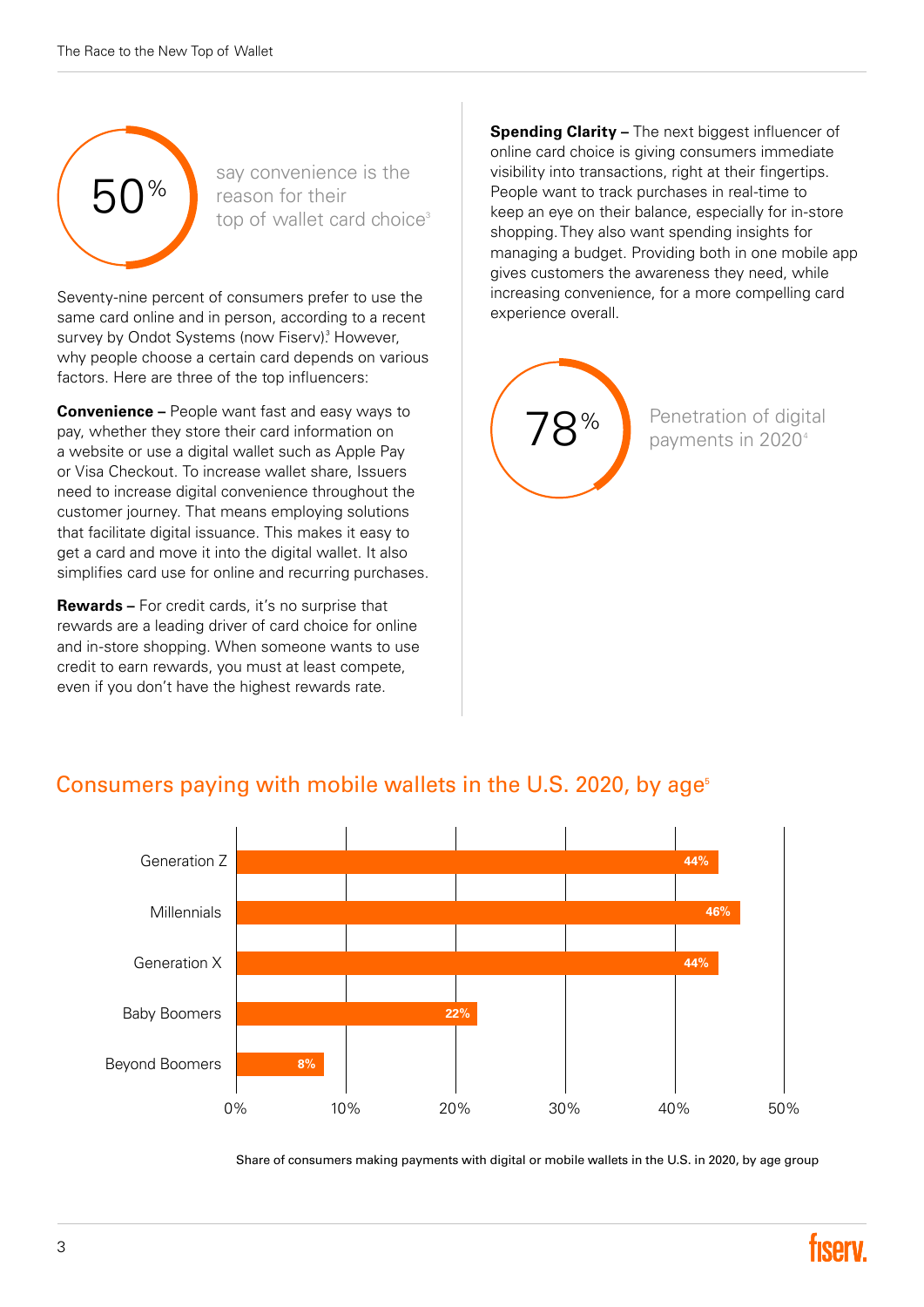#### Racing to the Top of the Digital Wallet

Mobile is redefining how we think about top of wallet. Traditionally, the preferred card is the first one someone pulls out. Now it's how easily the card is loaded into a digital wallet, and which card is saved in frequently used mobile apps for shopping, entertainment, coffee, parking and more.

What is the critical path to being the card of choice? Focus on these four objectives:

#### **1. Quickly Push Cards to Digital Wallets.**

For existing cards, make it easy to add cards into a mobile wallet in a few taps. For new accounts, create a digital-first onboarding experience that enables consumers to apply, get approved and instantly receive and start using their new card, all through one mobile app.

The Apple Card set this standard and conveniently embedded their card into their own services like the iTunes store. Customers don't need to think about the card when making purchases, so top of wallet happens by default.

**2. Become the Preferred Card for Subscriptions** 

and In-App Purchases. One approach is to help cardholders see how much they're spending on purchases, and at which merchants. A digital-first card app can show a single view of all the places the card is saved on file. It's also a handy reminder about subscriptions where a renewal charge might catch them unaware. This type of digital convenience helps motivate card choice, and makes it more likely that your card numbers are the ones saved in device and browser autofills, which people often use for digital purchases.

5. Create Spending Awareness. Provide real-time alerts and updates that help cardholders track every time their card is used online or in a mobile app. It gives customers more confident control and also engages them as the first line of defense to quickly identify fraud. Also provide spending insights that make it easier for people to manage their money, so they feel even more comfortable using your card. 4. Be Competitive on Rewards. There are many ways you might offer rewards, such as cash back for purchases up to a set amount or for maintaining a minimum monthly balance. The goal is to add enough value to encourage customers to choose your card for in-store, in-app and online purchases and recurring payments.

#### Advanced Technology, Convenience and Control Wins Top of Wallet

When your digital card experience gives consumers convenience, simplicity and self-service control, you have a more powerful competitive advantage to earn top of wallet.

Many Issuers have a fairly commoditized core mobile platform, and bigger digital transformations may seem out of reach due to the time, cost and complexity of building solutions in-house. How can you accelerate the pace? Partnering with a fintech company that specializes in payment technologies enables you to collaborate with subject matter experts and roll out a digital-first card experience within weeks instead of months or years.

Fiserv has comprehensive solutions to help ensure your cards are in the digital wallet. These solutions make it easy for cardholders to control how and where their cards can be used, track spending and manage budgets – all in one convenient place. Fiserv can layer these new digital capabilities onto your existing infrastructure for faster, simpler implementation, ensuring you are delivering your cardholders with digital-first experiences they deserve.

1 [Retail e-commerce sales worldwide from 2014 to 2024](https://www.statista.com/statistics/379046/worldwide-retail-e-commerce-sales/) [2](https://go.aciworldwide.com/2021primetime.html)Fiserv

3 Ondot Systems survey; October 2020

<sup>4</sup>McKInsey & Company: [U.S. digital payments: Achieving the next](https://www.mckinsey.com/industries/financial-services/our-insights/banking-matters/us-digital-payments-achieving-the-next-phase-of-consumer-engagement#) [phase of consumer engagement with an appropriate number and](https://www.mckinsey.com/industries/financial-services/our-insights/banking-matters/us-digital-payments-achieving-the-next-phase-of-consumer-engagement#)  [link that source to here](https://www.mckinsey.com/industries/financial-services/our-insights/banking-matters/us-digital-payments-achieving-the-next-phase-of-consumer-engagement#)

<sup>5</sup>Statista: Consumers paying with mobile wallets in the U.S. 2020, by age

- <sup>6</sup>Mastercard SpendingPulse: U.S. Retail Sales\* Grew 3.0 Percent This Holiday Season – [mastercard.com/news/press/2020/](https://www.mastercard.com/news/press/2020/december/mastercard-spendingpulse-u-s-retail-
sales-grew-3-this-holiday-season/) [december/mastercard-spendingpulse-u-s-retail-sales-grew-3-this](https://www.mastercard.com/news/press/2020/december/mastercard-spendingpulse-u-s-retail-
sales-grew-3-this-holiday-season/)[holiday-season/](https://www.mastercard.com/news/press/2020/december/mastercard-spendingpulse-u-s-retail-
sales-grew-3-this-holiday-season/)
- <sup>7</sup>Ondot Webinar: How to Capture Holiday Spend in a Pandemic, October 2020
- 8 Ondot Systems survey; October 2020
- <sup>9</sup>How to capture holiday spend in a pandemic [ondotsystems.com/video/holiday\\_spend](https://www.ondotsystems.com/video/holiday_spend)